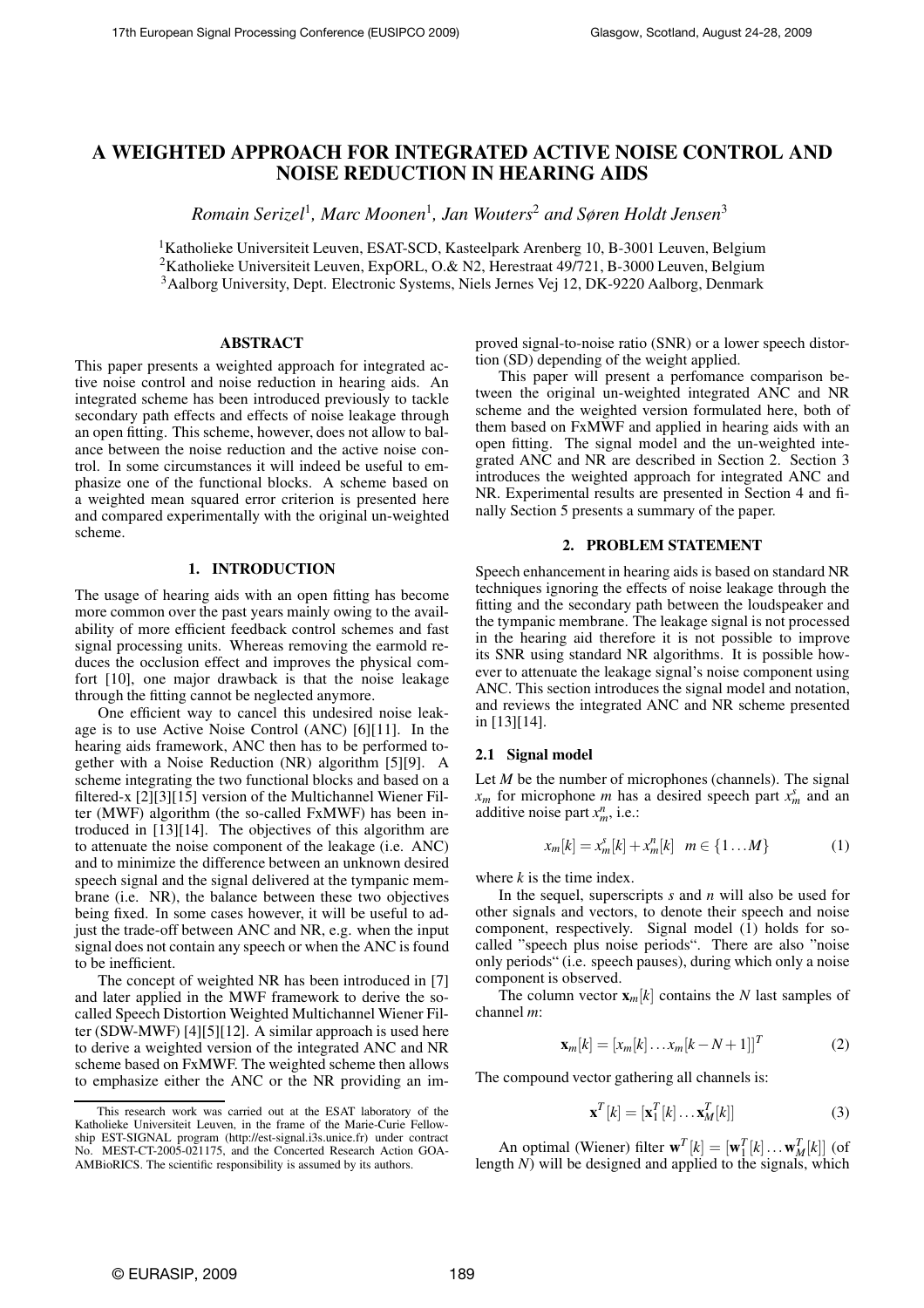minimizes a Mean Squared Error (MSE) criterion:

$$
J_{MSE}[k] = E\{|e[k]|^2\} \tag{4}
$$

Here  $e[k]$  is an error signal to be defined next, depending on the scheme applied.

The filter output signal  $z[k]$  is defined as:

$$
z[k] = \mathbf{w}^T[k]\mathbf{x}[k] \tag{5}
$$

which will be the hearing aid output signal, fed to the loudspeaker.

#### **2.2 Integrated active noise control and noise reduction**

The algorithm introduced in [13][14] integrates both the NR and an ANC in a single set of adaptive filters (fig. 1). It combines NR with secondary path and leakage compensation:

The so-called secondary path represents the propagation from the loudspeaker to the tympanic membrane (including the loudspeaker response itself). As in any ANC scheme, it has to be taken into account explicitly. Assuming that the loudspeaker characteristic is approximately linear, the secondary path can be represented by the transfer function  $C(z)$ .

The purpose of the NR is to provide an optimal estimate of a desired signal  $d_{NR}[k]$ , which is chosen to be equal to the (unknown) speech component in the first microphone, up to a delay and amplified by a gain *G*, representing hearing loss compensation:

$$
d_{NR}[k] = G \cdot x_1^s[k - \Delta] \tag{6}
$$

The aim is to deliver this desired signal at the tympanic membrane in spite of the secondary path.

Finally, the purpose of the ANC is to cancel the noise component  $l^n[k]$  of the leakage signal  $l[k]$  arriving at the tympanic membrane through the open fitting. In the hearing aids context, the speech component of the leakage signal can provide cues which, e.g., are helpful for speaker localization. Therefore, it is chosen here to cancel only the noise component of the leakage signal and preserve the speech component.

The overall desired signal (at the tympanic membrane) to be used is then:

$$
d_{Int}[k] = -l^{n}[k] + G \cdot x_{1}^{s}[k-\Delta]
$$
  
= 
$$
-l^{n}[k] + d_{NR}[k]
$$
 (7)

Hence the MSE criterion to be minimized is:

$$
J_{MSE}[k] = E\{|e_{Int}[k]|^2\}
$$
\n(8)

$$
e_{Int}[k] = C(z) * \mathbf{w}^T[k] \mathbf{x}[k] + l^n[k] - d_{NR}[k] \qquad (9)
$$

The algorithm relies on a filtered-x type operation based on an estimate  $\hat{C}(z)$  of the secondary path  $C(z)$ .

$$
\hat{\mathbf{c}} = [\hat{c}_0 \dots \hat{c}_{L-1}]^T \tag{1}
$$

The filtered reference signals are:

$$
y_m[k] = \hat{\mathbf{c}}^T [x_m[k] \dots x_m[k-L+1]]^T \quad m \in \{1 \dots M\}
$$
  
\n
$$
\mathbf{y}_m[k] = [y_m[k] \dots y_m[k-N+1]]^T
$$
  
\n
$$
\mathbf{y}^T[k] = [\mathbf{y}_1^T[k] \dots \mathbf{y}_M^T[k]] \tag{11}
$$



Figure 1: Integrated Active Noise Control and Noise Reduction system

Assuming that the secondary path identification error is small  $(\hat{C}(z) \approx C(z))$  and that the filter **w** is adapting slowly, the MSE criterion (8) can be written as follows:

$$
J_{MSE}[k] \approx E\{|\mathbf{w}^{T}[k]\mathbf{y}[k] + l^{n}[k] - d_{NR}[k]|^{2}\} \quad (12)
$$

The optimal filter (FxMWF) minimizing (8) is then:

$$
\mathbf{w}[k] = \mathbf{R}_{yy}^{-1}[k]\mathbf{r}_{yd_{Int}}[k] \tag{13}
$$

Here  $\mathbf{R}_{yy}[k]$  is the correlation matrix of the filtered reference signal  $\mathbf{y}[k]$  and  $\mathbf{r}_{\nu d_{Im}}[k]$  is the cross-correlation vector between the filtered reference signal **y**[*k*] and the desired signal  $d_{Int}[k]$ .

Note that by assuming that the speech and noise components of the input signals are uncorrelated the crosscorrelation vector can be estimated using:

$$
\mathbf{r}_{y d_{Int}}[k] = \mathbf{r}_{y^s d_{NR}}[k] - \mathbf{r}_{y^n l^n}[k] \n= \mathbf{r}_{y x_{1,\Delta}}[k] - G \cdot \mathbf{r}_{y^n x_{1,\Delta}^n}[k] - \mathbf{r}_{y^n l^n}[k] \quad (14)
$$

with

$$
\mathbf{r}_{yx_{1,\Delta}}[k] = E\{\mathbf{y}[k]x_1[k-\Delta]\} \tag{15}
$$

$$
\mathbf{r}_{y^n x_{1,\Delta}^n}[k] = E\{\mathbf{y}^n[k]x_1^n[k-\Delta]\} \tag{16}
$$

$$
\mathbf{r}_{y^{n}l^{n}}[k] = E\{\mathbf{y}^{n}[k]l^{n}[k]\} \qquad (17)
$$

While  $\mathbf{R}_{yy}[k]$  and  $\mathbf{r}_{yx_1,\Delta}[k]$  are estimated during speech plus noise periods,  $\mathbf{r}_{y^n x_1^n[k-\Delta]}$  and  $\mathbf{r}_{y^n l^n}[k]$  can be estimate during noise only periods with:

$$
l^{n}[k] \approx e_{Int}^{n}[k] - \mathbf{w}^{T}[k]\mathbf{y}^{n}[k] \qquad (18)
$$

The above algorithm has been derived and evaluated in [13][14].

Assuming that the noise and speech components are uncorrelated in (12), the MSE criterion can be written as follows:

$$
J_{MSE}[k] \approx E\{|\mathbf{w}^{T}[k]\mathbf{y}^{s}[k] - d_{NR}[k]|^{2}\}\
$$

$$
+ E\{|\mathbf{w}^{T}[k]\mathbf{y}^{n}[k] + l^{n}[k]|^{2}\}
$$
(19)

The first term of the right hand side of (19) corresponds to the difference between the unkown desired speech signal and the speech component of the signal delivered at the tympanic membrane, i.e. the speech distortion (SD). The second term

(10)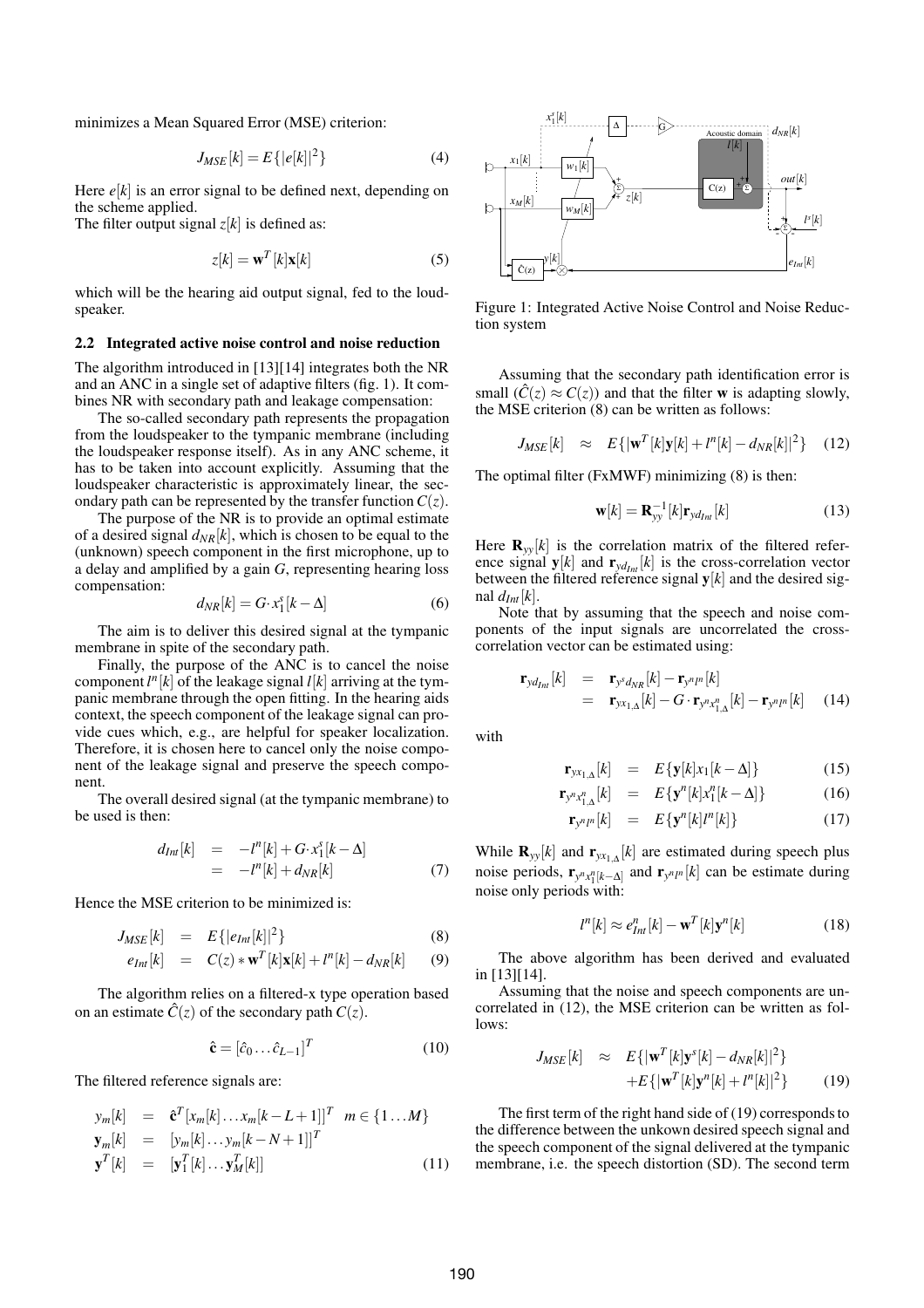specifies the noise sound pressure at the tympanic membrane and thus corresponds to the ANC.

The un-weighted integrated scheme thus minimizes an MSE criterion (19) which can be viewed as the sum of an ANC term and an SD term. Therefore, it may exhibit lower noise attenuation performance than an ANC filter alone, minimizing the MSE criterion (20). On the other hand, when the leakage signal is dominant (e.g. for low gains *G*), the ANC term dominates the SD term in the optimization, eventually leading to a large SD. Therefore, the un-weighted integrated scheme is found to introduce more SD than a standard NR scheme minimizing the MSE criterion (21).

$$
E\{|e_{ANC}|^2\} = E\{|C * \mathbf{w}^T[k] \mathbf{x}^n[k] + l^n[k]|^2\}
$$
 (20)

$$
E\{|e_{NR}|^2\} = E\{|C * \mathbf{w}^T[k]\mathbf{x}[k] - d_{NR}[k]|^2\}
$$
 (21)

When the input signal does not contain any speech, the NR is not needed and so ANC alone can perform better than the un-weighted integrated scheme. Also, if the background noise is, e.g., high-frequency noise when typically the ANC is found to be inefficient, using a NR alone may reduce the SD introduced by the un-weighted integrated algorithm (see also Section 4).

The MSE criterion (8) which is minimized by the unweighted integrated scheme, cannot be decomposed in the sum of an ANC term and an NR term. It is therefore not possible to derive straightforwardly a scheme that balances between the ANC and the NR from the un-weigthed scheme.

#### **3. WEIGHTED ACTIVE NOISE CONTROL AND NOISE REDUCTION**

The algorithm described in this section applies a different weight to the ANC objective (20) and to the NR objective (21). Therefore, unlike for the un-weighted scheme described in previous section, the two MSE criteria have to be computed explicitly. A weight is then applied on one of the criteria, allowing to emphasize the effect of one of the functional blocks.

The problem can be seen as trying to minimize the residual noise at the tympanic membrane (i.e. ANC) under the constraint that the difference between the desired signal and the filtered signal, as delivered to the tympanic membrane (i.e. NR), is kept below a given threshold:

$$
\min_{\mathbf{w}} E\{|e_{ANC}|^2\}, \text{ subject to } E\{|e_{NR}|^2\} \le T \qquad (22)
$$

Introducing the Lagrange-multiplier  $\mu > 0$ , the MSE criterion to be minimized is then :

$$
J_{MSE}[k] = \mu E\{|e_{NR}|^2\} + E\{|e_{ANC}|^2\}
$$
 (23)

The factor  $\mu \in [0, \infty]$  trades-off between the NR and the ANC. When  $\mu \rightarrow 0$ , the MSE in (23) reduces to (20). The system tends to behave like a standard ANC algorithm. The algorithm then achieves high noise attenuation performance but it also introduces extensive SD, as the speech component is not taken into account in the optimization process.

When  $\mu \rightarrow \infty$ , the MSE in (23) reduces to (21). The system then behaves as a MWF-based NR algorithm. The algorithm introduces less SD but the noise attenuation performance is decreased.

In practice, to compute the MSE in (23) the two error signals  $(e_{ANC}[k]$  and  $e_{NR}[k])$  have to be computed explicitly.

Assuming that the secondary path identification error is small  $(\hat{C}(z) \approx C(z))$  and that the filter **w** is adapting slowly, these error signals can be written as follows:

$$
e_{ANC}[k] \approx \mathbf{w}^T[k]\mathbf{y}^n[k] + l^n[k] \tag{24}
$$

$$
e_{NR}[k] \approx \mathbf{w}^T[k]\mathbf{y}[k] - d_{NR}[k] \tag{25}
$$

Assuming that the noise and the speech components in (25) are uncorrelated, the MSE criteria (20) and (21) can be rewritten as follows:

$$
E\{|e_{ANC}|^2\} \approx E\{|{\bf w}^T[k] {\bf y}^n[k] + l^n[k]|^2\}
$$
 (26)

$$
E\{|e_{NR}|^2\} \approx E\{|w^T[k]y^s[k] - d_{NR}[k]|^2\} + E\{|w^T[k]y^n[k]|^2\}
$$
 (27)

The optimal filter (FxMWF) which minimizes the MSE criterion  $(23)$  is then:

$$
\mathbf{w}_{\mu}[k] = \mathbf{R}_{\mu}^{-1}[k]\mathbf{r}_{\mu}[k] \tag{28}
$$

Here  $\mathbf{R}_{\mu}[k]$  is the weighted correlation matrix of the filtered reference signal  $\mathbf{y}[k]$  and  $\mathbf{r}_{\mu}[k]$  is the weighted crosscorrelation vector between the filtered reference signal **y**[*k*] and the desired signal  $d_{Int}[k]$ :

$$
\mathbf{R}_{\mu}[k] = \mu \mathbf{R}_{y^s y^s}[k] + (1 + \mu) \mathbf{R}_{y^s y^s}[k] \tag{29}
$$

$$
\mathbf{r}_{\mu}[k] = \mu \mathbf{r}_{y^{s} d_{NR}}[k] - \mathbf{r}_{y^{n} l^{n}}[k] \qquad (30)
$$

Note that by assuming once again that the speech and the noise components of the input signals are uncorrelated the correlation matrix and the cross-correlation vector can be estimated using:

$$
\mathbf{R}_{\mu}[k] = \mu \mathbf{R}_{yy}[k] + \mathbf{R}_{y^n y^n}[k] \tag{31}
$$

$$
\mathbf{r}_{y^{s}d_{NR}}[k] = G \cdot (\mathbf{r}_{yx_{1,\Delta}}[k] - \mathbf{r}_{y^{n}x_{1,\Delta}^{n}}[k]) \tag{32}
$$

with

$$
\mathbf{R}_{yy}[k] = E\{\mathbf{y}[k]\mathbf{y}^T[k]\} \tag{33}
$$

$$
\mathbf{R}_{y^n y^n}[k] = E\{\mathbf{y}^n[k]\mathbf{y}^{nT}[k]\} \tag{34}
$$

and  $\mathbf{r}_{yx_{1,\Delta}}[k]$ ,  $\mathbf{r}_{y^nx_{1,\Delta}^n}$  and  $\mathbf{r}_{y^ny^n}[k]$  are defined in (15), (16) and (17) respectively.

While  $\mathbf{R}_{yy}[k]$  and  $\mathbf{r}_{yx_1,\Delta}[k]$  are estimated during speech plus noise periods,  $\mathbf{R}_{y^n y^n} [k]$ ,  $\mathbf{r}_{y^n x_{1,\Delta}^n}$  and  $\mathbf{r}_{y^n l^n} [k]$  can be estimated during noise only periods with:

$$
l^{n}[k] \approx e_{ANC}^{n}[k] - \mathbf{w}_{\mu}^{T}[k] \mathbf{y}^{n}[k]
$$
 (35)

The expression of the optimal filter can then be simplified by substituting  $(31)$  and  $(32)$  in  $(28)$ :

$$
\mathbf{w}_{\mu}[k] = (\mu \mathbf{R}_{yy}[k] + \mathbf{R}_{y^n y^n}[k])^{-1} (\mu \mathbf{r}_{y^s d_{NR}}[k] - \mathbf{r}_{y^n l^n}[k]) \tag{36}
$$

From (36) it appears cleary that the two extreme cases for the filter  $\mathbf{w}_{\mu}[k]$  are given by:

$$
\lim_{\mu \to 0} \mathbf{w}_{\mu}[k] = -\mathbf{R}_{y^n y^n}[k]^{-1} \mathbf{r}_{y^n l^n}[k] \tag{37}
$$

$$
\lim_{\mu \to \infty} \mathbf{w}_{\mu}[k] = \mathbf{R}_{yy}[k]^{-1} \mathbf{r}_{y^s d_{NR}}[k] \tag{38}
$$

Here (37) is the expression of an ANC filter which minimizes the noise pressure at the tympanic membrane and (38) is the expression of a NR filter which also compensates for the secondary path. The filter described in (36) therefore integrates the two functional blocks with the coefficient  $\mu$  used as a trade-off parameter between the NR and the ANC.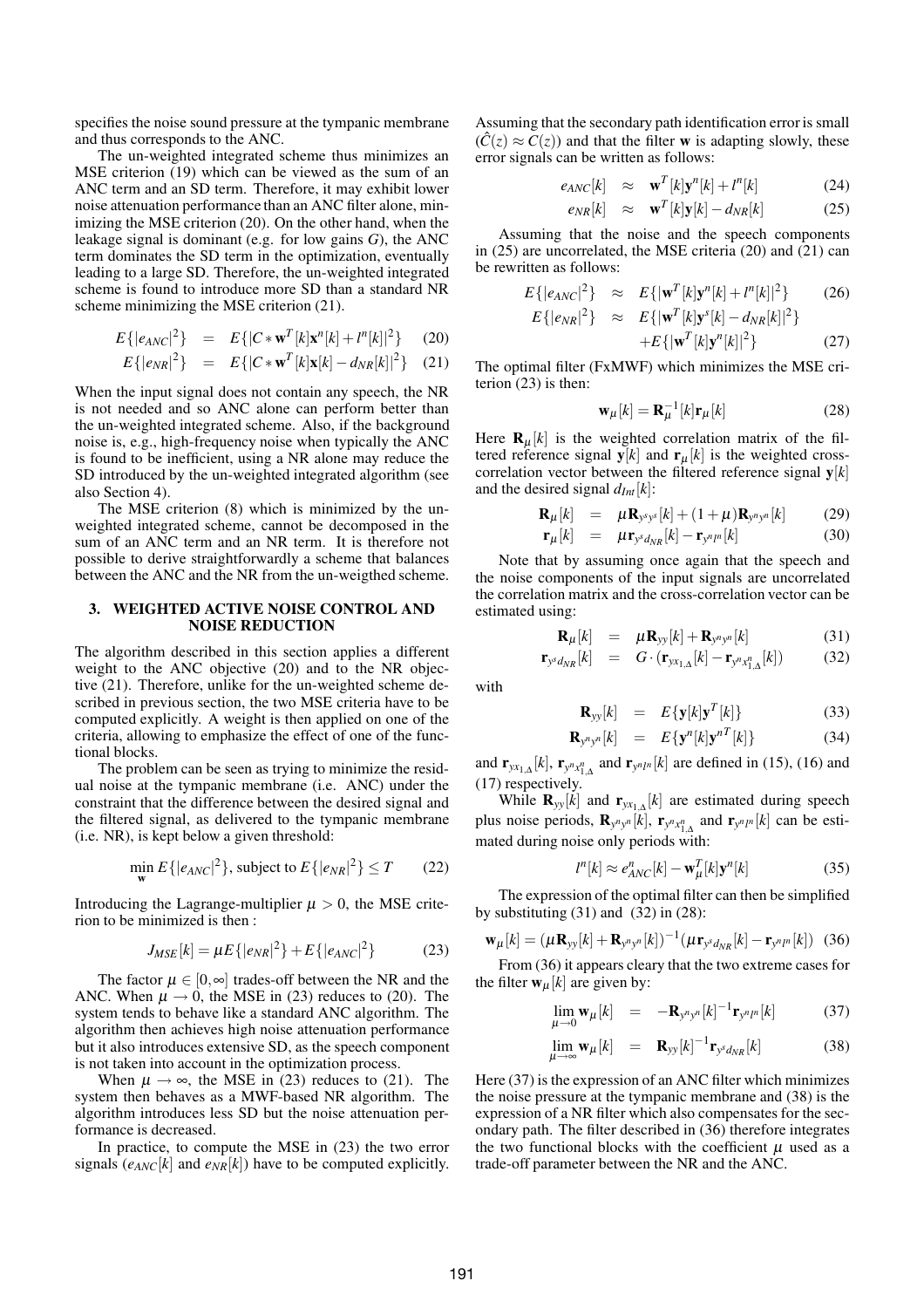#### **4. EXPERIMENTAL RESULTS**

The algorithm introduced in Section 3 has been tested experimentally and its performance has been compared with the performance of the un-weighted integrated algorithm [13][14] described in Section 2.2.

#### **4.1 Experimental setup**

The simulations were run for a two-microphone behind-theear (BTE) hearing aid, with a speech source at  $0^{\circ}$  and a babble noise source at 270◦ . The BTE is worn on the left ear, facing the noise source. The SNR for the source signals is set to 5*dB*. Three performance measures are considered here: the noise attenuation at the tympanic membrane, the SD and the SNR of the output signal.

The noise attenuation improvement is defined as

$$
\Delta POW = POW_{weight} - POW_{unweight} \tag{39}
$$

where *POWweigth* and *POWunweigth* are the broadband power (in dB) of the noise signal at the tympanic membrane obtained with the weighted scheme and with the un-weighted scheme, respectively.

The speech distortion improvement is defined as

$$
\Delta SD = SD_{intellig, weight} - SD_{intellig, unweight} \tag{40}
$$

where SD*intellig*,*weigth* and SD*intellig*,*unweigth* represent the output SD (in dB) for the weighted scheme and for the unweighted scheme, respectively.

An intelligibility weighted spectral distortion measure is used defined as

$$
SD_{intellig} = \sum_{i} I_{i} SD_{i}
$$
 (41)

where  $I_i$  is the band importance function defined in [1] and *SD<sup>i</sup>* the average spectral distortion (in dB) in the *i*-th one third octave band,

$$
SD_i = \frac{1}{(2^{1/6} - 2^{-1/6})f_i^c} \int_{2^{-1/6}f_i^c}^{2^{1/6}f_i^c} |10\log_{10} G^s(f)| df \quad (42)
$$

with center frequencies  $f_i^c$  and  $G^s(f)$  the squared magnitude of the transfer function for the speech component from the input to the output of the noise reduction algorithm.

The intelligibility-weighted signal-to-noise ratio (SNR) [8] is used here to compute the SNR improvement which is defined as

$$
\Delta SNR_{intellig} = \sum_{i} I_{i}(SNR_{i,weight} - SNR_{i,unweight})
$$
 (43)

where  $I_i$  is the band importance function and  $\text{SNR}_{i,weight}$  and SNR*i*,*unweigth* represent the output SNR (in dB) of the *i*th band, for the weighted scheme and the un-weighted scheme, respectively.

The influence of the weighting factor  $\mu$  on the noise attenuation at the tympanic membrane and on the SD of the output signal is first examined, the output SNR improvement is then considered.

## **4.2 Noise power and speech distortion**

To derive the filter introduced in Section 3 the MSE criterion has been explicitly decomposed as the sum of two criteria, and a weight is applied to emphazises one of the functional blocks (ANC or NR). Figs. 2 and 3 present the noise attenuation improvement (39) and the SD improvement (40), for the weighted scheme compared against the un-weighted scheme as a function of  $\mu$  and for different values of the gain *G*.

When  $\mu \rightarrow 0$ , the weighted scheme is attenuating the noise at the tympanic membrane more efficiently than the un-weighted scheme (fig.2), i.e. it behaves as an ANC algorithm. This also means that the algorithm introduces a lot of SD (fig.3).

When  $\mu$  increases, the noise attenuation improvement vanishes (fig.2) while the SD decreases (fig.3). When  $\mu \rightarrow \infty$ , the weighted scheme behaves as a standard NR and some improvement can be done on the SD performance compared against the fixed un-weighted scheme.



Figure 2: Noise attenuation improvement compared to the integrated scheme



Figure 3: SD improvement compared to the integrated scheme